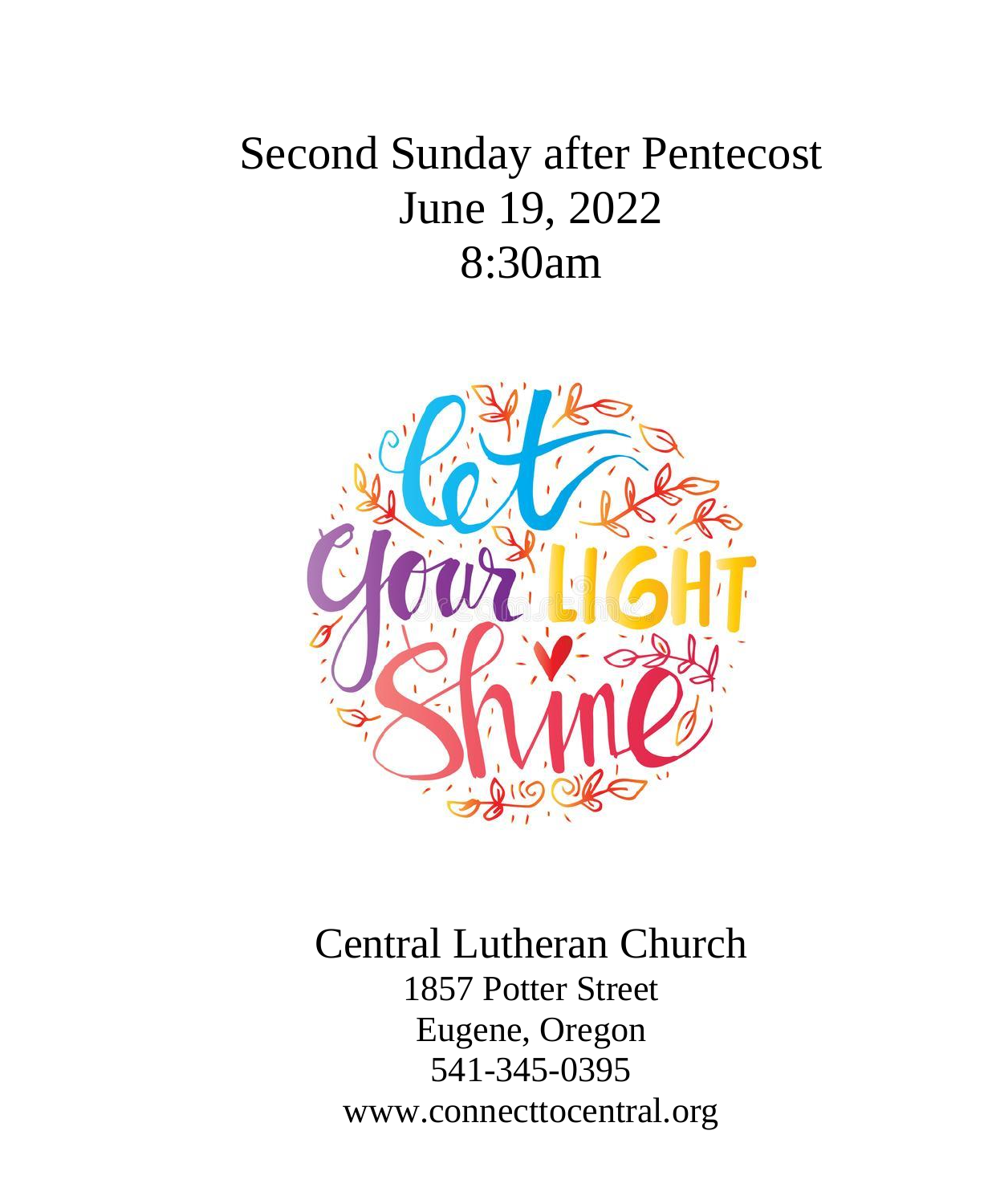### **Welcome to Central!**

**Central Lutheran Church,** a congregation of the Oregon Synod and the Evangelical Lutheran Church in America, is a Reconciling in Christ community. We affirm that Christ has made us one body with many members, all sharing in God's wondrous grace and unconditional love. We celebrate both the human variation and inclusive unity of God's family. Following Jesus' example, we embrace all of God's people, regardless of ethnicity, physical and mental abilities, marital status, sexual orientation, gender identity, or economic circumstance. With welcoming hearts, we invite you to join us in worship, fellowship, and ministry.

**Our mission** is to be the hands and feet of Jesus by loving God and one another; nurturing faithful living; serving those in need; and sharing the Gospel.

**A special word of welcome to our guests today:** Thank you for joining us on this most holy day. If you are a first-time or occasional visitor we invite you to fill out the visitor information card found in the pew rack and place it in the offering plate. **Parents of young children:** We welcome the sound of little ones in worship and so we encourage children and parents to worship together. However, if it is helpful to you, you are welcome to utilize the children's space located adjacent to the Narthex (entrance) to the Sanctuary. Additionally, there are children's bags and kid's bulletins available in the Narthex. **Large print bulletins as well as hearing assistance receivers are also available** from the ushers. Please note: if your personal hearing device has a T-Coil there are Hearing Loops in the Sanctuary and Parish Hall.

Although masks are no longer mandated, we encourage you to make an individual choice whether or not to wear a mask, and further ask that you be respectful of the personal space and comfort level of those around you.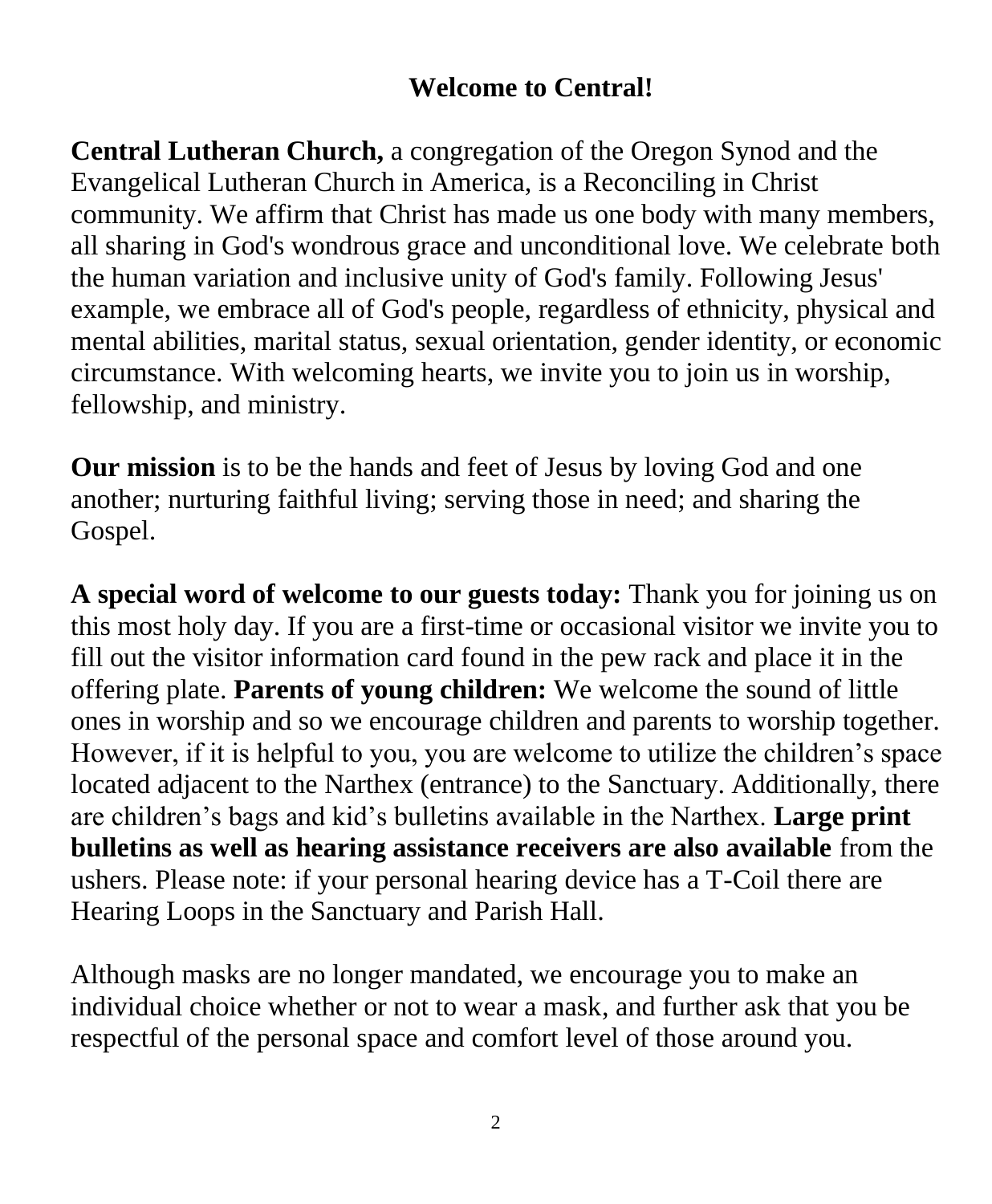# **CALL TO WORSHIP** The Carillon

**PRELUDE** Jesu, Joy of Our Desiring Bach

# **WELCOME**

# **THANKSGIVING FOR BAPTISM**

Blessed be the holy Trinity,  $\pm$  one God, the fountain of living water, the rock who gave us birth, our light and our salvation. **Amen.**

Joined to Christ in the waters of baptism, we are clothed with God's mercy and forgiveness. Let us give thanks for the gift of baptism.

We give you thanks, O God, for in the beginning your Spirit moved over the waters and by your Word you created the world, calling forth life in which you took delight. Through the waters of the flood you delivered Noah and his family. Through the sea you led your people Israel from slavery into freedom. At the river your Son was baptized by John and anointed with the Holy Spirit. By water and your Word you claim us as daughters and sons, making us heirs of your promise and servants of all.

We praise you for the gift of water that sustains life, and above all we praise you for the gift of new life in Jesus Christ. Shower us with your Spirit, and renew our lives with your forgiveness, grace, and love.

To you be given honor and praise through Jesus Christ our Risen Lord in the unity of the Holy Spirit, now and forever. **Amen.**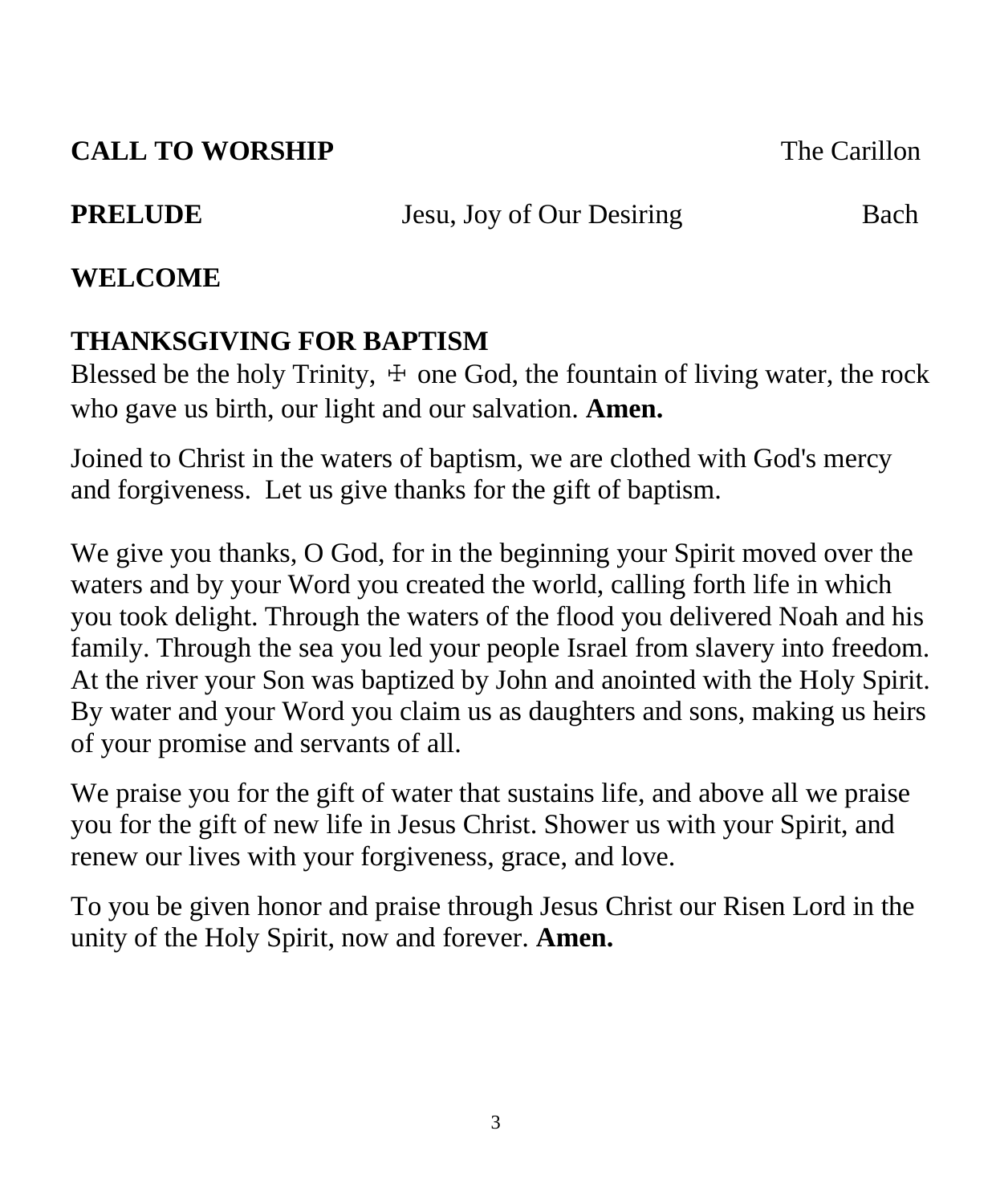#### **HYMN #618 Guide Me Ever, Great Redeemer** *(please stand)*

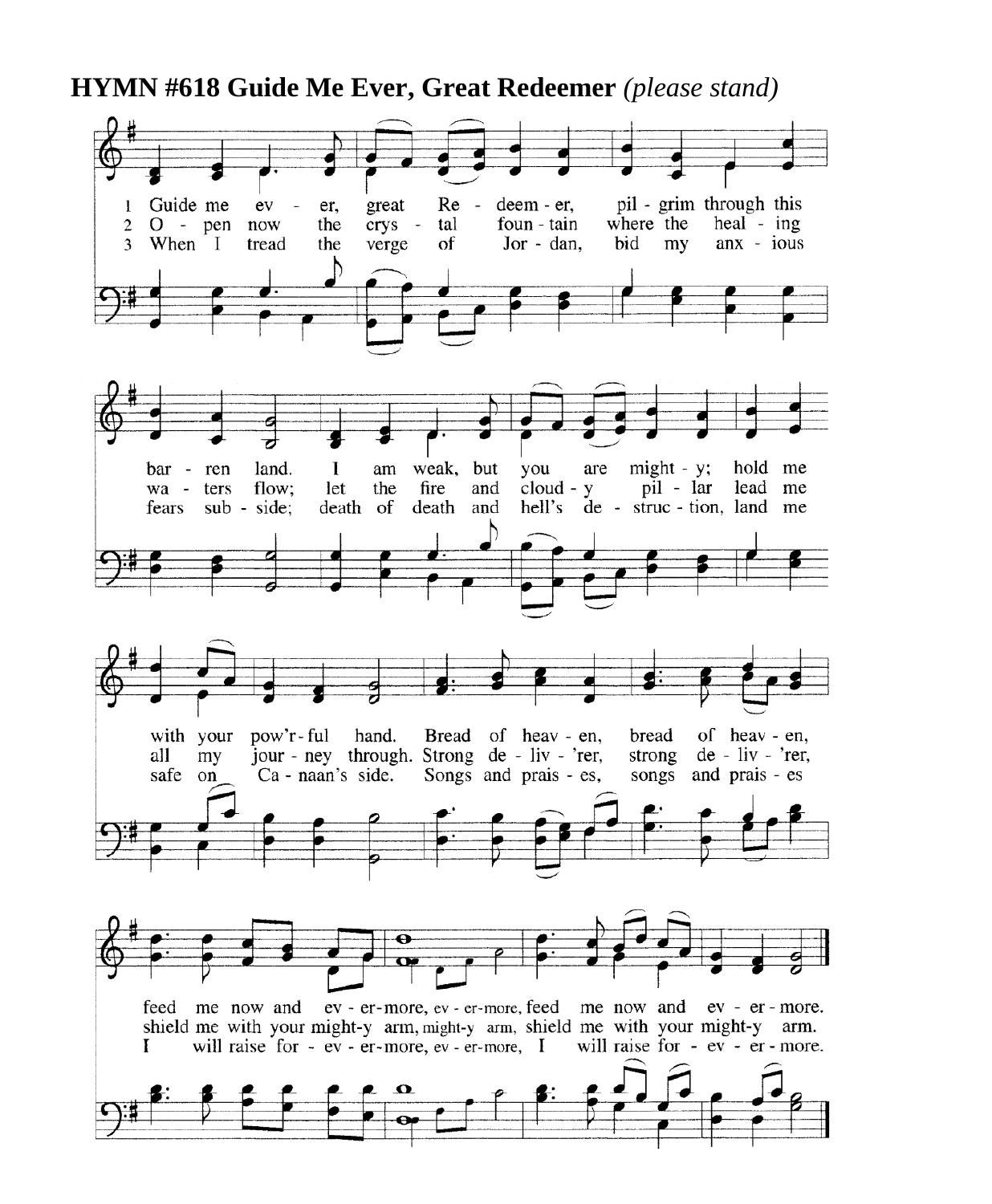#### **GREETING**

The grace of our Lord Jesus Christ, the love of God, and the communion of the Holy Spirit be with you all. **And also with you.**



### **KYRIE**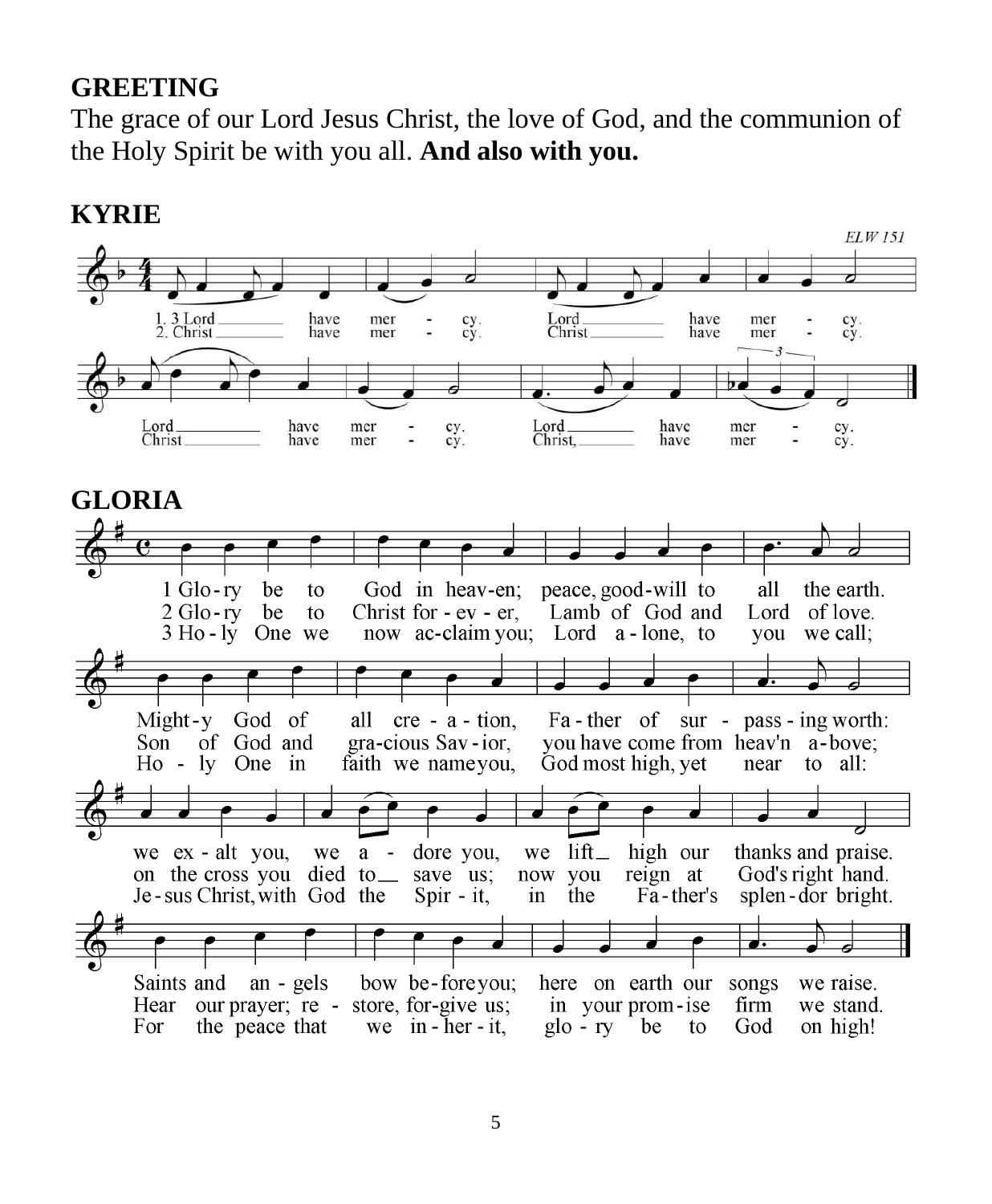### **PRAYER OF THE DAY**

Let us pray. Lord God, **with endless mercy you receive the prayers of all who call upon you. By your Spirit show us the things we ought to do, and give us the grace and power to do them, through Jesus Christ, our Savior and Lord. Amen.**

#### **FIRST LESSON Romans 6:3-11**

[Paul writes,] **<sup>3</sup>** Do you not know that all of us who have been baptized into Christ Jesus were baptized into his death? **<sup>4</sup>** Therefore we have been buried with him by baptism into death, so that, just as Christ was raised from the dead by the glory of the Father, so we too might walk in newness of life. **<sup>5</sup>** For if we have been united with him in a death like his, we will certainly be united with him in a resurrection like his. **<sup>6</sup>** We know that our old self was crucified with him so that the body of sin might be destroyed, and we might no longer be enslaved to sin. **<sup>7</sup>** For whoever has died is freed from sin. **<sup>8</sup>**But if we have died with Christ, we believe that we will also live with him. **<sup>9</sup>** We know that Christ, being raised from the dead, will never die again; death no longer has dominion over him. **<sup>10</sup>** The death he died, he died to sin, once for all; but the life he lives, he lives to God. **<sup>11</sup>** So you also must consider yourselves dead to sin and alive to God in Christ Jesus. The Word of the Lord. **Thanks be to God.**

**ANTHEM** The Gift of Love Hopson Naomi Castro and Dylan Bunten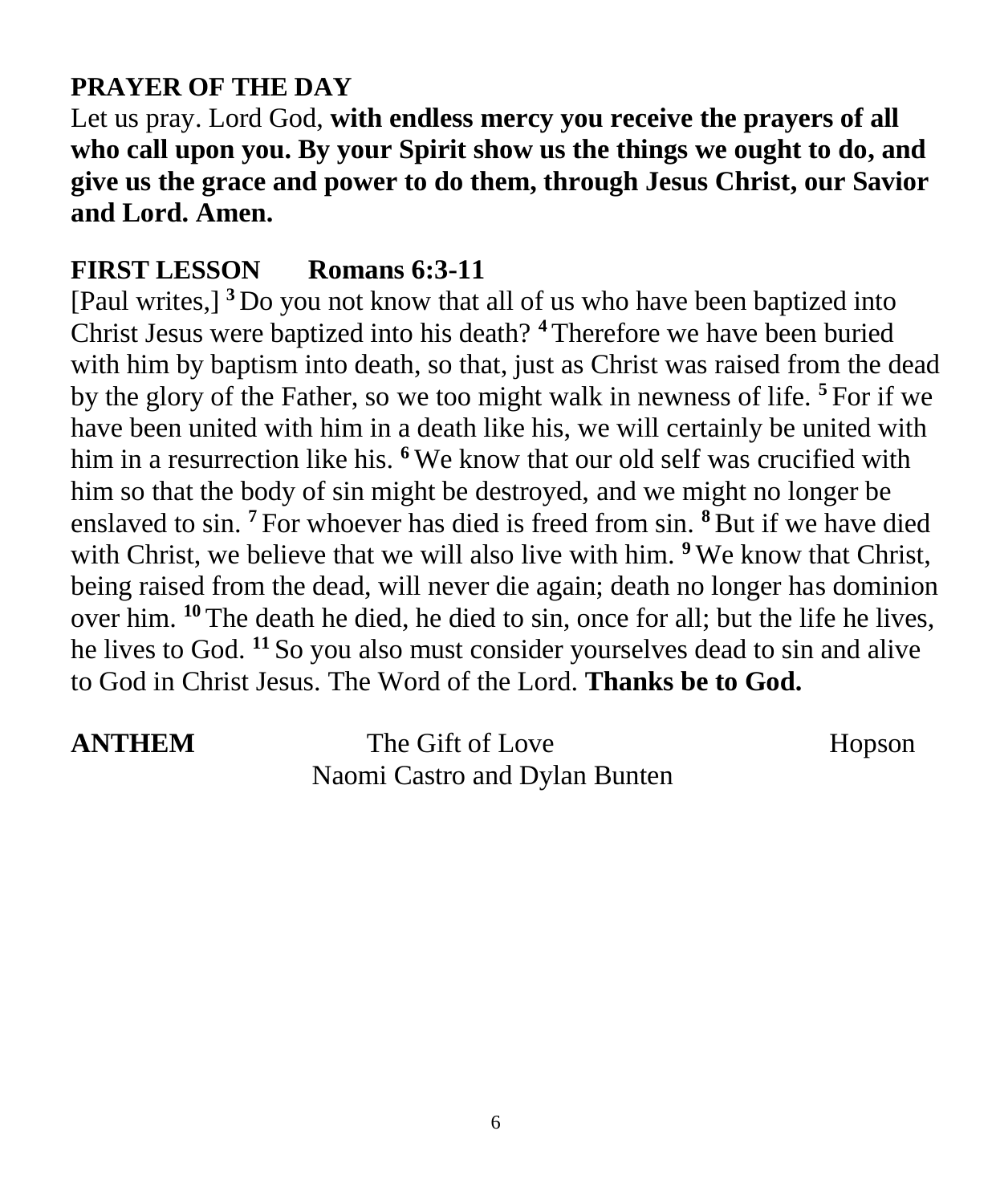# **SECOND LESSON Galatians 3:23-29**

 $^{23}$ Now before faith came, we were imprisoned and guarded under the law until faith would be revealed. <sup>24</sup>Therefore the law was our disciplinarian until Christ came, so that we might be justified by faith. <sup>25</sup>But now that faith has come, we are no longer subject to a disciplinarian, <sup>26</sup>for in Christ Jesus you are all children of God through faith.  $27$ As many of you as were baptized into Christ have clothed yourselves with Christ. <sup>28</sup>There is no longer Jew or Greek, there is no longer slave or free, there is no longer male and female; for all of you are one in Christ Jesus. <sup>29</sup>And if you belong to Christ, then you are Abraham's offspring, heirs according to the promise.

The Word of the Lord. **Thanks be to God.**



Cantor: Return  $\frac{1}{1}$  to your home,\* and declare how much God has  $\frac{1}{1}$  done for you. *Repeat antiphon*

# **GOSPEL Matthew 5:14-16**

The Gospel according to Matthew, the fifth chapter. **Glory to you, O Lord.** [Jesus declared,] <sup>14</sup> 'You are the light of the world. A city built on a hill cannot be hidden. <sup>15</sup> No one after lighting a lamp puts it under the bushel basket, but on the lampstand, and it gives light to all in the house.  $^{16}$  In the same way, let your light shine before others, so that they may see your good works and give glory to your Father in heaven.

The Gospel of the Lord. **Praise to you, O Christ.**

**SERMON** Pastor Laurie A. Jones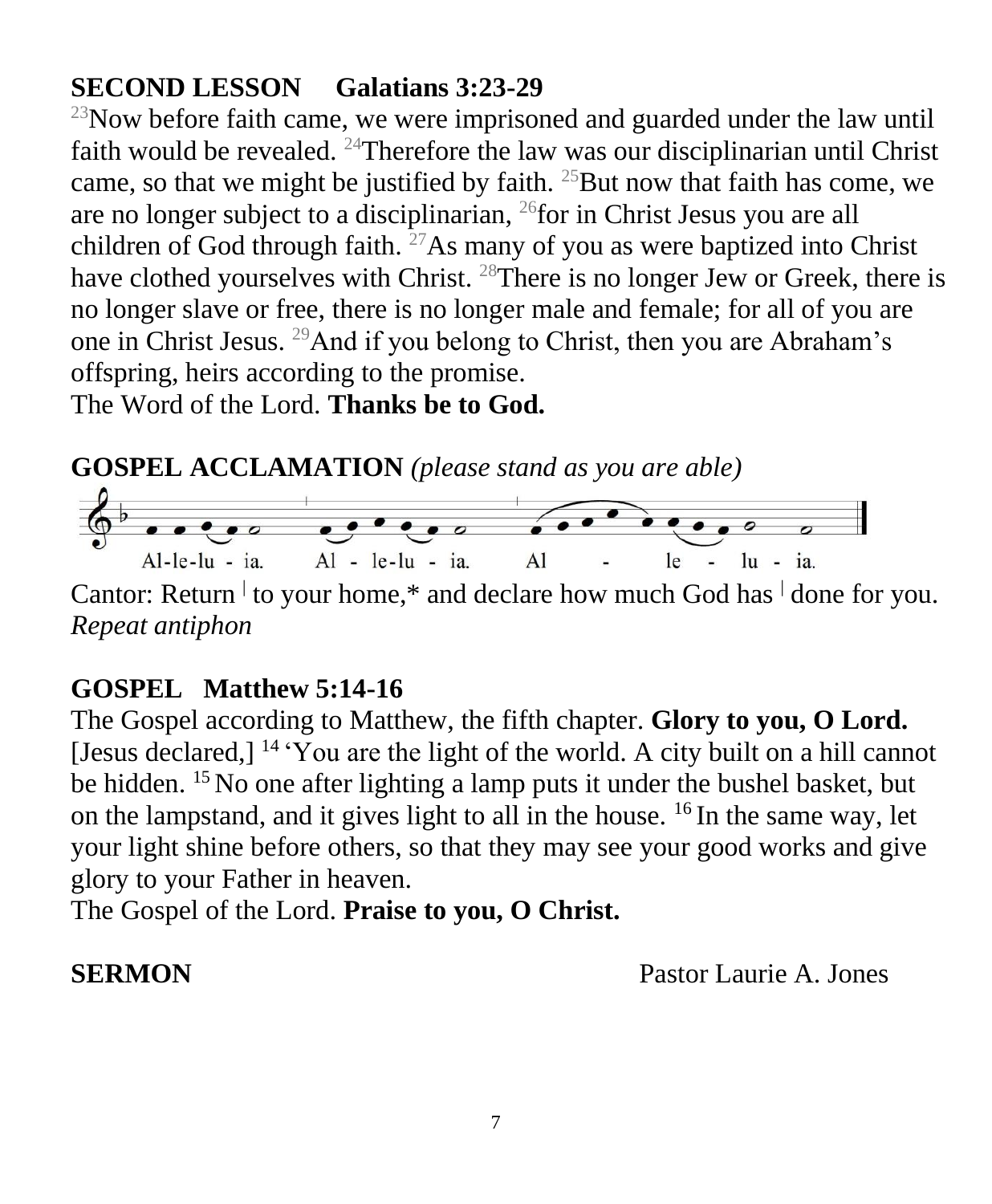#### **HYMN OF THE DAY #456 Baptize in Water** *(please stand)*



# **AFFIRMATION OF BAPTISM (ELW p. 234)**

☩Peyton Ryan Thorburn makes public affirmation of her faith.

#### **PRAYERS OF INTERCESSION**

#### **PEACE**

Arr. C 2006 Augsburg Fortress

The peace of Christ be with you always. **And also with you.**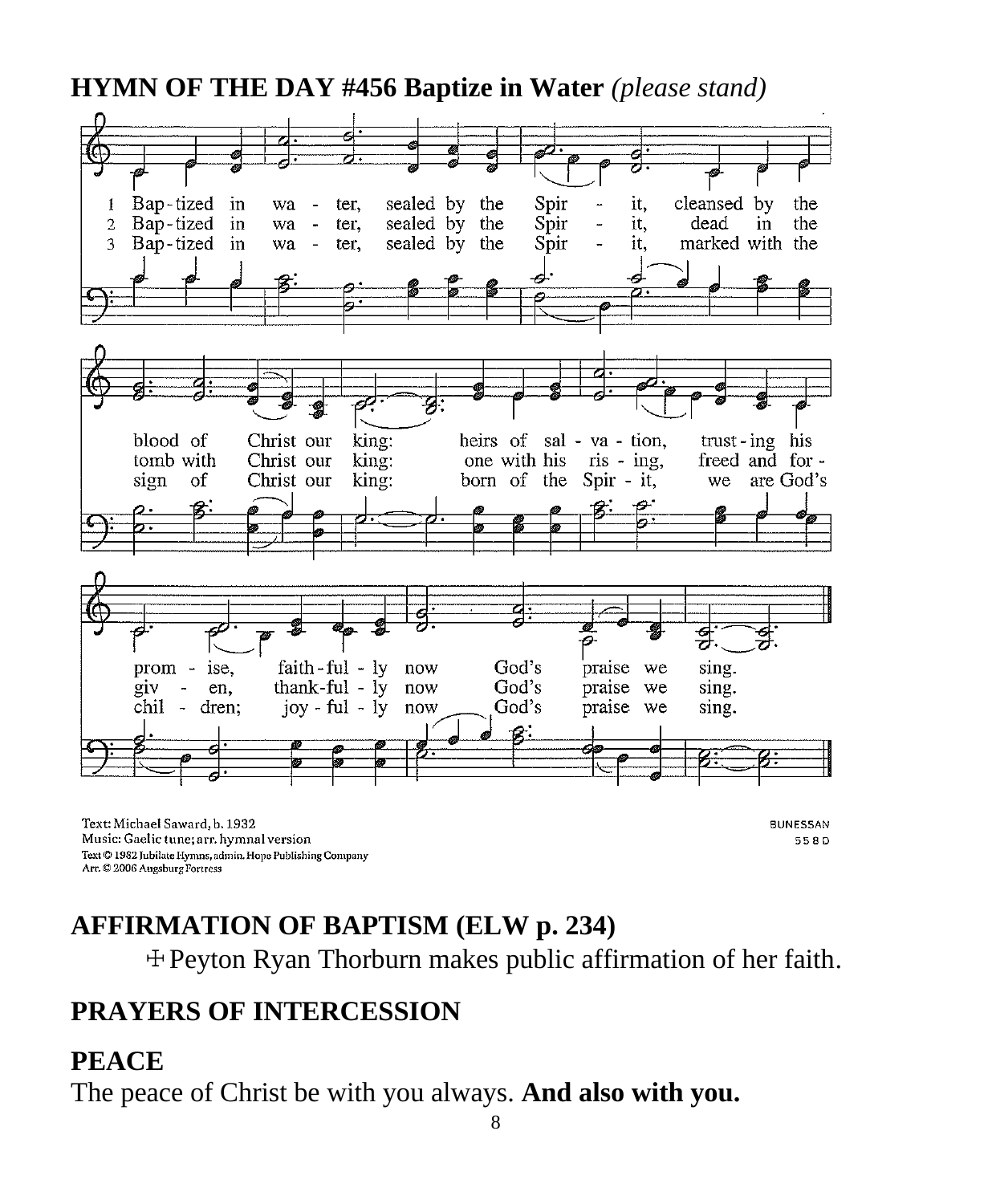#### **OFFERING**

*We receive the morning offerings.*

#### **OFFERTORY** Cantors

# **OFFERTORY RESPONSE** *(please stand)*

Praise God from whom all blessings flow; Praise God all creatures here below; Praise God above ye heavenly host, Praise Father, Son and Holy Ghost. Amen.

# **OFFERTORY PRAYER**

Let us pray. God of abundance, you have set before us a plentiful harvest. As we feast on your goodness, strengthen us to labor in your field, and equip us to bear fruit for the good of all, in the name of Jesus. **Amen.**

# **GREAT THANKSGIVING**

The Lord be with you. **And also with you.**  Lift up your hearts. **We lift them to the Lord.**  Let us give thanks to the Lord, our God. **It is right to give our thanks and praise.** 

# **PROPER PREFACE**

It is indeed right, our duty and our joy, that we should at all times and in all places offer thanks and praise to you, O Lord, Holy God, through Christ our Lord; who rose beyond the bounds of death and, as he had promised, poured out your Spirit of life and power upon the chosen disciples. At this the whole earth exults in boundless joy. And so, with the Church on earth and the hosts of heaven, we praise your name and join their unending hymn: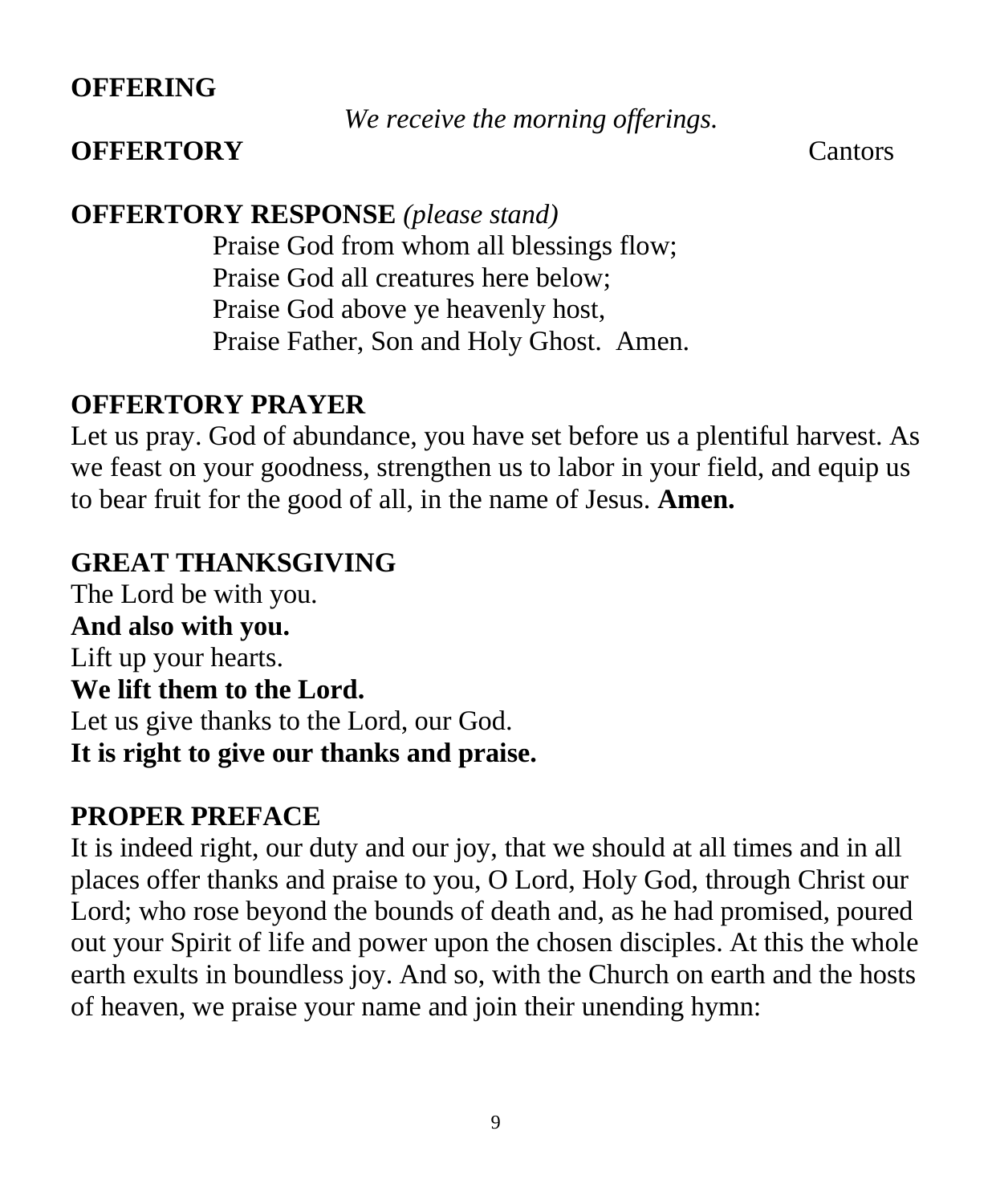

# **EUCHARISTIC PRAYER**

# **LORD'S PRAYER**

Gathered into one by the Holy Spirit, let us pray as Jesus taught us: **Our Father, who art in heaven, hallowed be thy name, thy kingdom come, thy will be done, on earth as it is in heaven. Give us this day our daily bread; and forgive us our trespasses, as we forgive those who trespass against us; and lead us not into temptation, but deliver us from evil. For thine is the kingdom, and the power, and the glory, forever and ever. Amen**. *(please be seated)*

# **COMMUNION INSTRUCTIONS & DISTRIBUTION**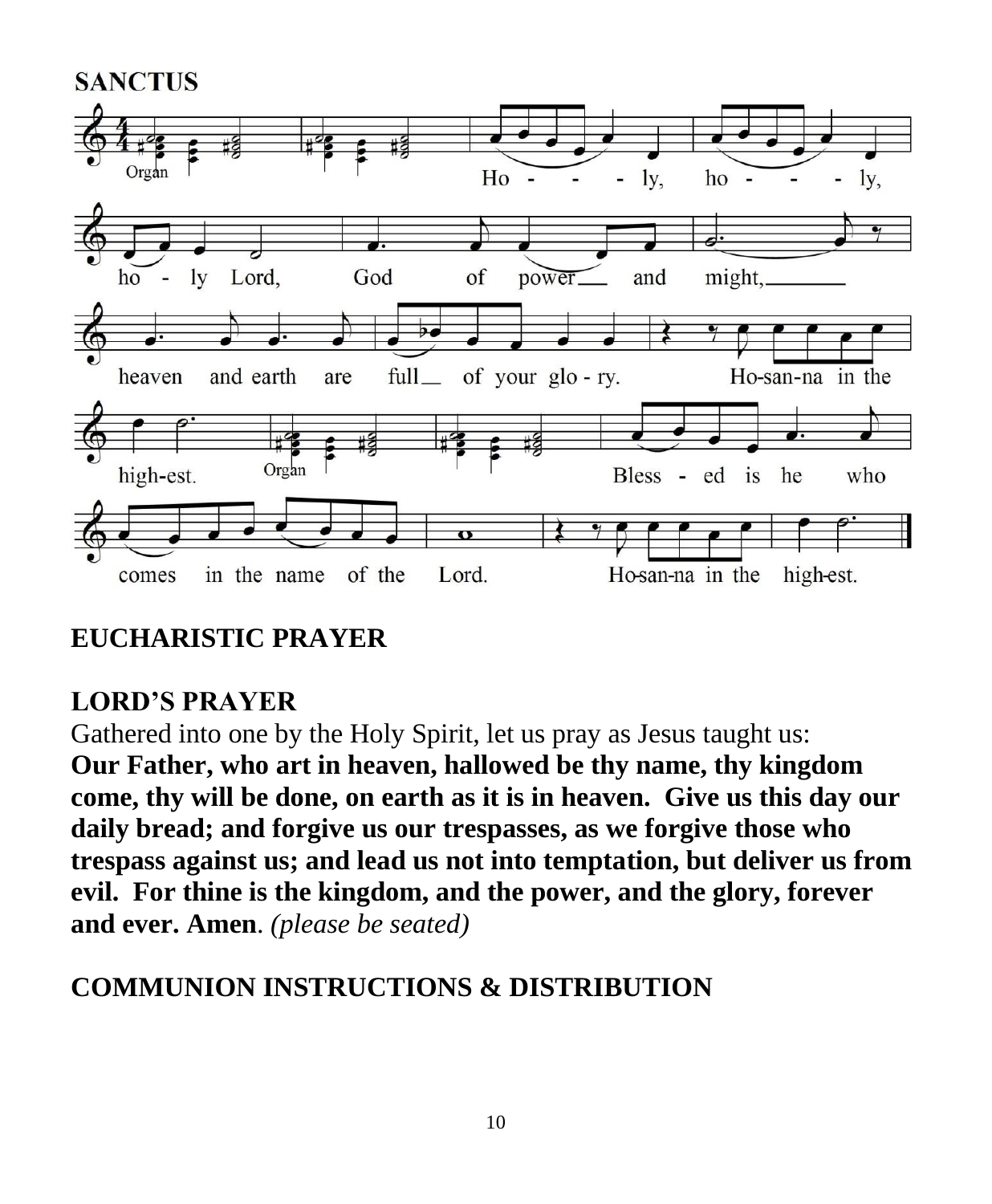

**COMMUNION ANTHEM** Canticle of the Turning Naomi Castro and Dylan Bunten

# **BLESSING AFTER COMMUNION**

The body and blood of our Lord Jesus Christ strengthen you and keep you in his grace. **Amen.**

# **POST-COMMUNION PRAYER**

Let us pray. We give you thanks, generous God, for in this bread and cup we have tasted the new heaven and earth where hunger and thirst are no more. Send us from this table as witnesses to the resurrection, that through our lives, all may know life in Jesus' name. **Amen.**

# **RECOGNITION OF OUR HIGH SCHOOL GRADUATES & PRESENTION OF THE CL FOUNDATION SCHOLARSHIPS**

☩Clara Christensen ☩Josie Clever ☩Gabby Thorburn

# **BENEDICTION**

The Lord bless you and keep you. The Lord's face shine on you with grace and mercy. The Lord look upon you with favor and  $\pm$  give you peace. **Amen.**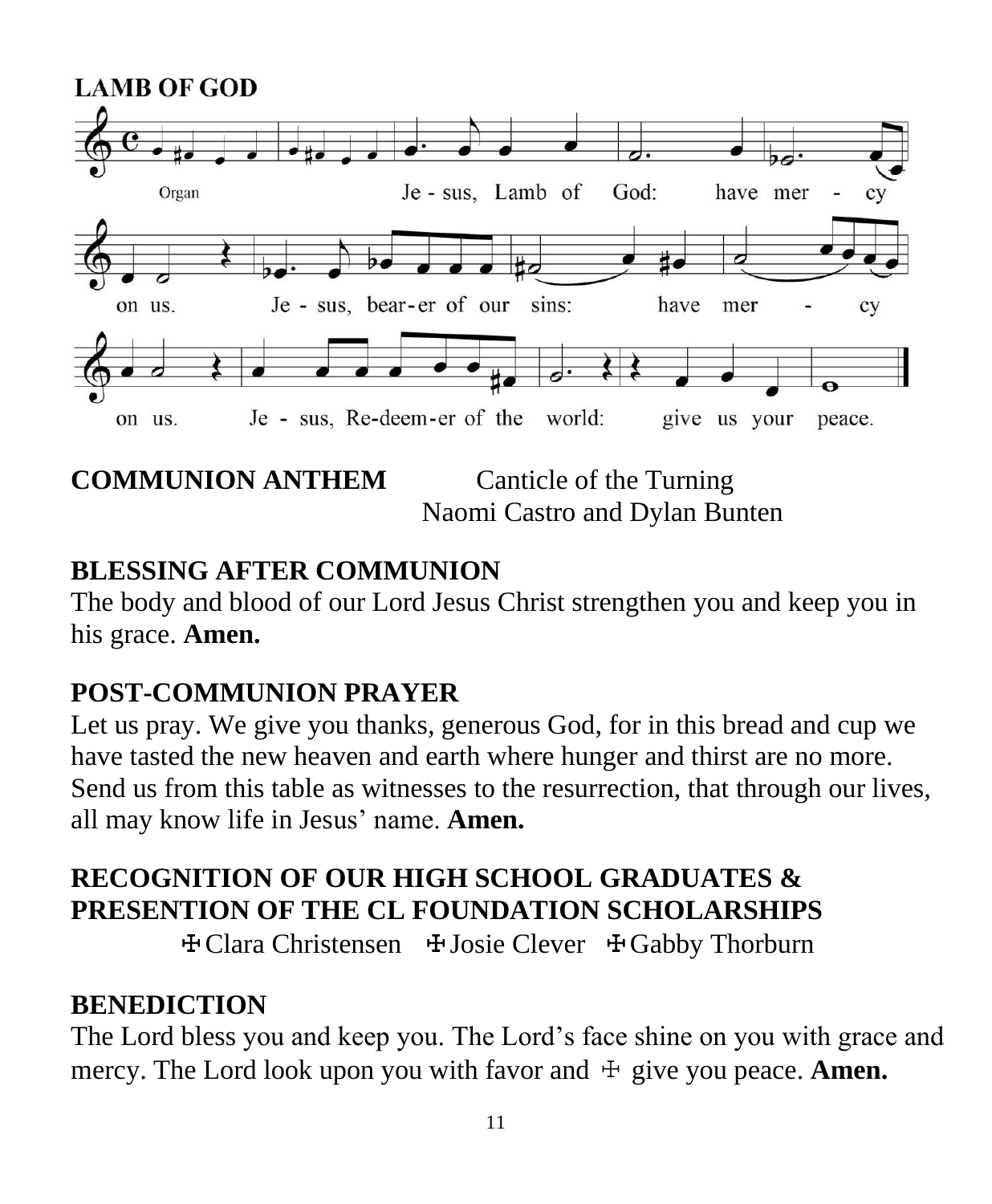

# **DISMISSAL**

You belong to Christ, heirs according to the promise. Go in peace. Share the good news. **Thanks be to God.** 

*We invite you to remain seated through the voluntary; however, if you choose to depart, we kindly ask you to do so in silence.* 

#### **ORGAN VOLUNTARY** Præludium in C Buxtehude

*The liturgy is adapted from the Evangelical Lutheran Worship, © 2006, Augsburg Fortress, reprinted by permission through One License #A-706755 with special permission to live stream granted by Augsburg Fortress and One License. Mathis Canticles © Oxford University Press reprinted through One License.*